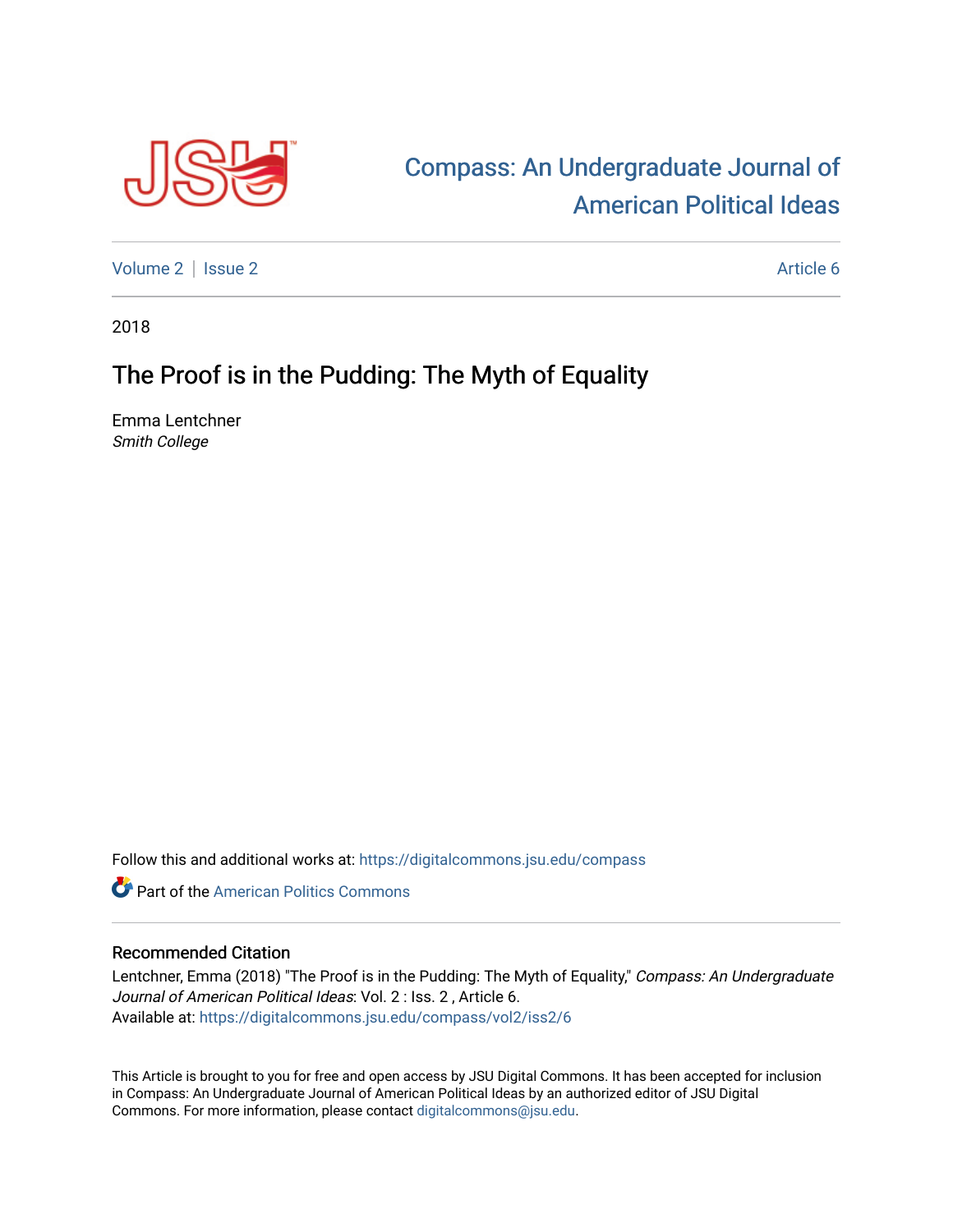Title: The Proof is in the Pudding: The Myth of Equality

Author: Emma Lentchner

University: Smith College

Biography: Emma Lentchner recently graduated from Smith College ('18), and majored in Political Theory and Philosophy. She is particularly interested in the underlying patterns that subliminally govern our known world and is continuously looking to explore and deconstruct these mental and institutional constructs.

Abstract: Equality is treated as a universal and invariable concept, yet in practice authors manipulate it constantly to articulate their own interpretations, inadvertently transforming it into a political conception.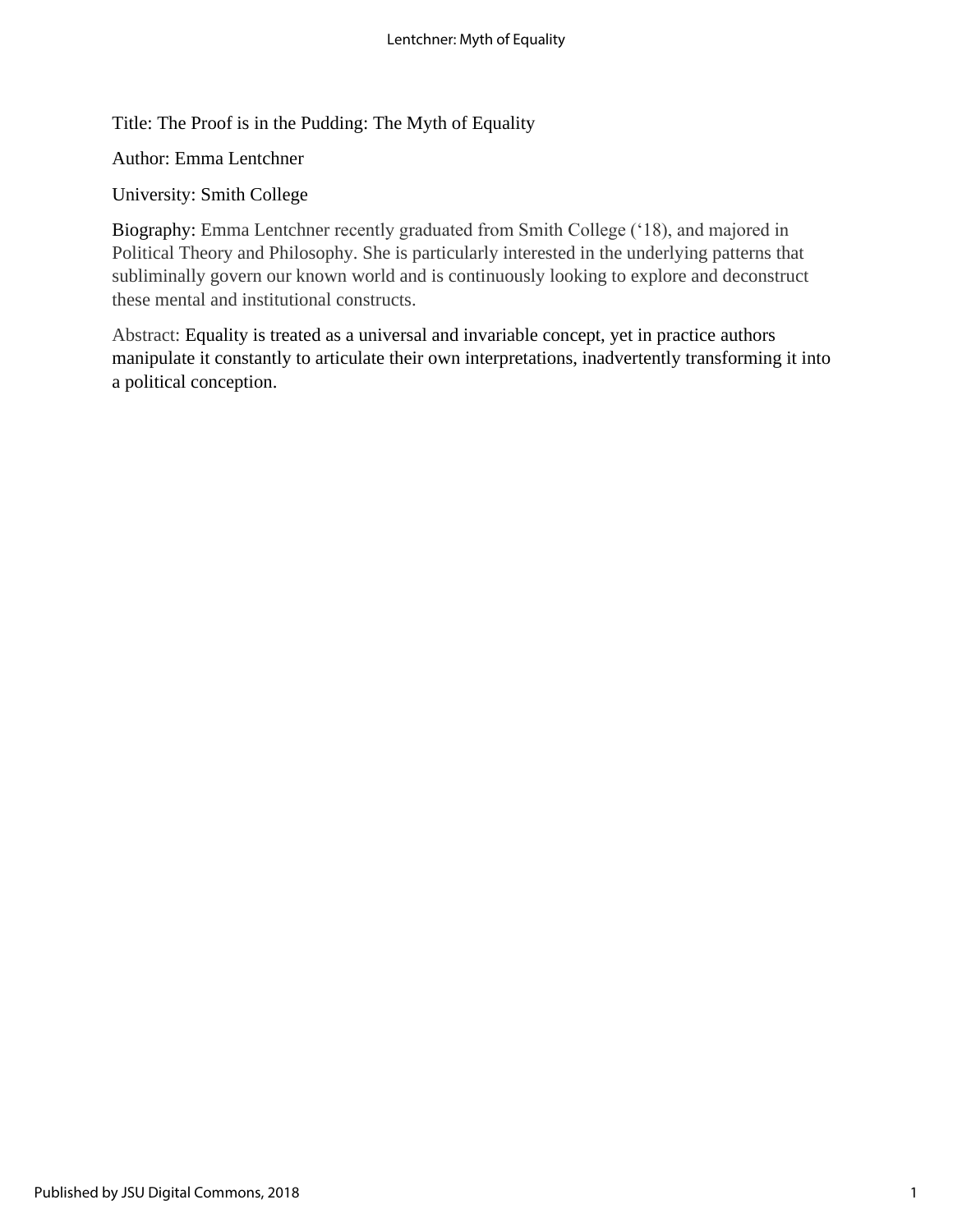Has the overwhelming attention paid to the topic of equality in academic literature contributed to the achievement of equality in practice? Several political theorists have the potential to help us answer this question: Ronald Dworkin, Christian Sundquist, and Anna Stetsenko. An examination of equality among these various authors points to a fundamental flaw in the way the concept is understood: equality is treated as a universal and invariable concept yet in practice authors manipulate it constantly to articulate their own notions. By breaking down the facets discussed by these authors, we can note that some measures of equality are emphasized at the cost of others in all cases. Authors make choices in prioritizing certain questions over others. Sacrifices are made in each author's definition, ultimately undermining the universality of the concept "equality."

This idea that equality is multifaceted is not a new one; "it has been noted that any vision of equality defined in merely one dimension might inadvertently create inequalities in other dimensions" (Stetsenko 2017, 113). This is in part due to the fact that no author is advocating for or even discussing "true" equality in the totalitarian sense represented in Lois Lowry's *The Giver*, where if one is blind, equality demands that all should be so. This idea of a true and total equality that reduces all to the same pain and pleasure exists purely in the dystopian novel section of bookstores, leading theorists to concoct their own manifestations of equality that do not insist on perfect equality. The concept of equality is first and foremost a political ideal. Dworkin and Stetsenko both explicitly utilize the term "political" in their own works to recognize this fact (Dworkin 1981a, 185; Stetsenko 2017, 113). "The demand for equality is most fundamentally a demand to end [the current] state of affairs and to attain a situation of equal more autonomy and equal self respect" (Nielsen 1981, 124). Dworkin, Stetsenko and Nielsen are all saying that equality is a concept representative of a goal, and that goal is not ultimately the true equality of all people. Stetsenko describes equality at one point as a "formula," a word indicative of the way it is conceptualized in academia and policy — with something at the end that it is equating and achieving (Stetsenko 2017, 113). A goal is at the core of each author: for Dworkin it is creating a fair marketplace to enforce equality of resources; for Nielsen it is radical egalitarianism for justice; and for Stetsenko it is a concept and tool of social justice. Because each author is utilizing the idea of equality to serve a different (dare they say higher?) purpose, it becomes evident how they prioritize different aspects of the three questions aforementioned, causing a similar variation in their concepts of equality.

Examining equality through this political lens lays bare the myths of equal opportunity and meritocracy, concepts each of these authors has employed. Dworkin most evidently ties equality — and therefore his own political ideas embedded within his conception — to the development of an institution. "I argue that an equal division of resources presupposes an economic market of some form, mainly as an analytical device but also… as an actual political institution. … The market character of the auction… is an institutionalized form of the process of discovery and adaptation that is at the center of the ethics of that ideal" (Dworkin 1981a, 286). This describes the explicit linkage of Dworkin's conception of equality of resources to the prevailing institution that governs his imaginary island. This system of institutions reflecting political preferences is already in place in contemporary society. Sundquist is quick to call out this fact, exposing that the reality of equal opportunity discourse is only a sham way of justifying and reinforcing structures of privilege and inequality by normalizing them: "The language and principles underlying equal opportunity reinforce structures of privilege" (Sundquist 2002, 2). It is not only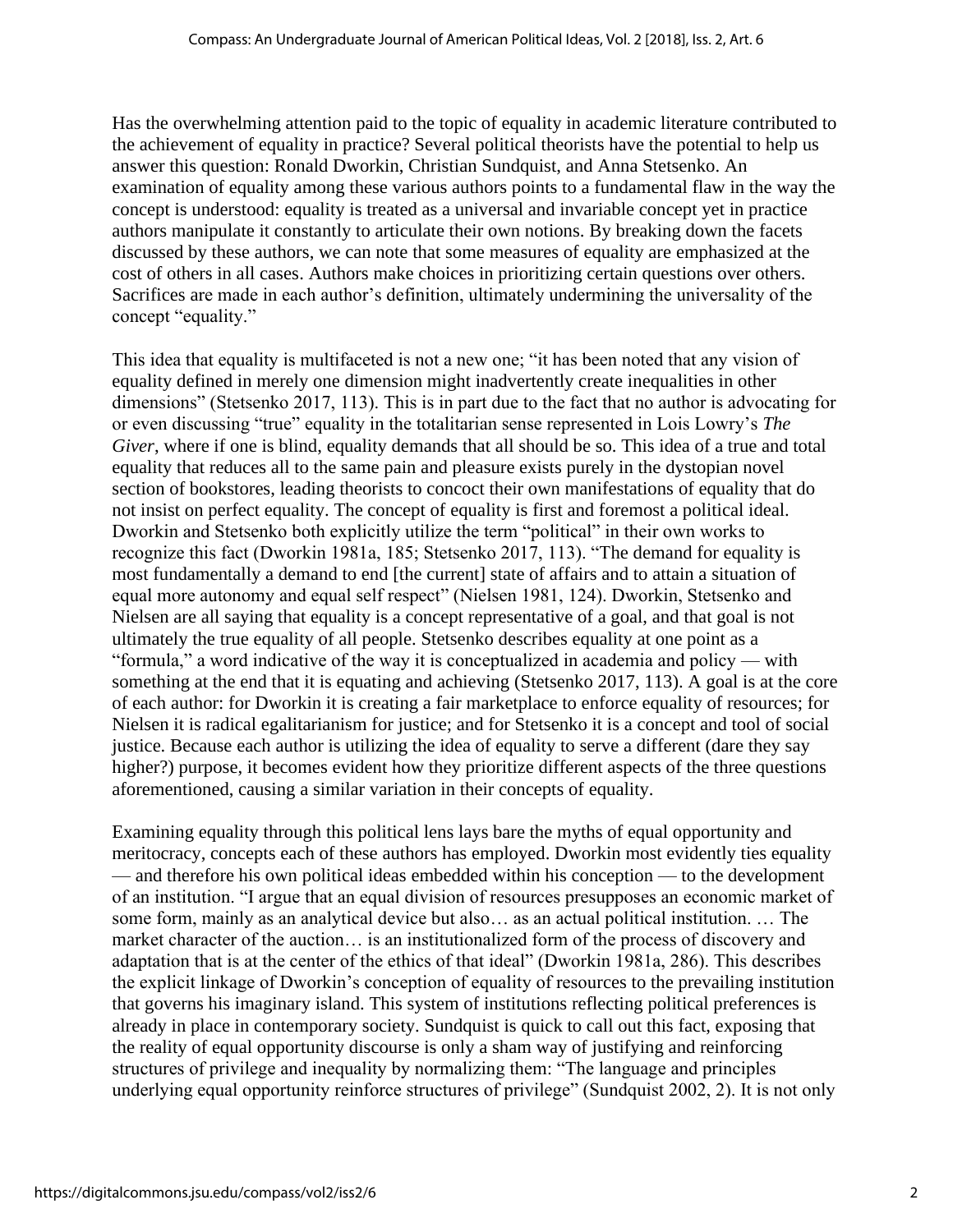in theory that political motives become interconnected with the discourse on equality, but also in practice.

The reality is that the system of meritocracy on which the United States currently prides itself is actually a political lie concealing the underlying inequalities. Any "equality" espoused by the population, whether through equal opportunity discourse or otherwise, is simply a manifestation of various political idealisms. Orlando Patterson in *Beyond Compassion: Selfish Reasons for Being Unselfish*, quips that "Americans seem to be confused about the notion of equality, and are either naive or hypocritical about the relationship between equity and the economic system" (Patterson 2002, 27). Richard Reeves, in his book *Dream Hoarders*, further dissects the myth of meritocracy by explaining that "we can have a meritocratic market in a deeply unfair society, if 'merit' is developed highly unequally and largely as a result of the lottery of birth" (Reeves 2017, 10). One can ultimately buy their way up the meritocratic ladder (beginning simply with extra childcare and SAT prep classes), making it a system that by no means is merely based on natural talents or equal merit.

Connecting equality to the market place makes it fail as a concept. In understanding this fact, it is important to recognize that many contemporary theories of equality, and especially those founded in economic arguments, are founded on the twentieth-century debate Robert Nozick instigated in response to John Rawls. Nozick effectively problematized the compatibility of equality and freedom to illustrate how freedom and liberty upset patterns of equality. Nozick describes the market as founded on principles of individualism and choice, concepts that are incongruous fundamentally with equality. Liberty will always upset pattern. This observation, if true, makes it difficult to obtain (any form of) equality, especially in contemporary society where freedom of choice is ingrained in the conception of democracy. As liberty upsets pattern, so individual choice upsets community welfare. This brings up a question posed at the beginning of the paper, the matter of how theorists might convince a population to relinquish their privileges. History has so far shown that general moral incentive is not enough. Authors have utilized a plethora of mechanisms to try and incentivize communal empathy, including the veil of ignorance, "selfish reasons for being unselfish," the state of nature, *inter alia*. Yet, equality prevails as only truly desirable "if its costs are not too high," representing other priorities for the majority (Nielsen, 1981, 121). Nielsen's solution to obtaining equality is to overrule democratic means, have it "imposed from above by some dictatorial elite" (Nielsen 1981, 122). However, the conditions which prevail following the institution of Nielsen's radical egalitarianism puts off most others: "the patterned distributions of radical egalitarianism would require such continuous and massive state intervention that it would undermine the individual liberty and the moral autonomy essential for the good of self respect" (Nielsen 1981, 123). This reflects the fact that people, especially those in the decision-making-elite, view society as a mechanism to uphold and protect rights of individual liberty rather than equalize conditions among all, and would therefore never consent (vis-à-vis democratic voting) to change this fact.

Another cleavage in academic interpretations of equality relates to whether equality is envisioned within the scope of group or individual rights. Those who focus on the rights of the group criticize those focused on the individual, claiming the latter ignore the historical contexts on which privilege is built. "The great American theme on individualism inhibits visions of privilege, since people tend to view themselves as individuals and not members of potentially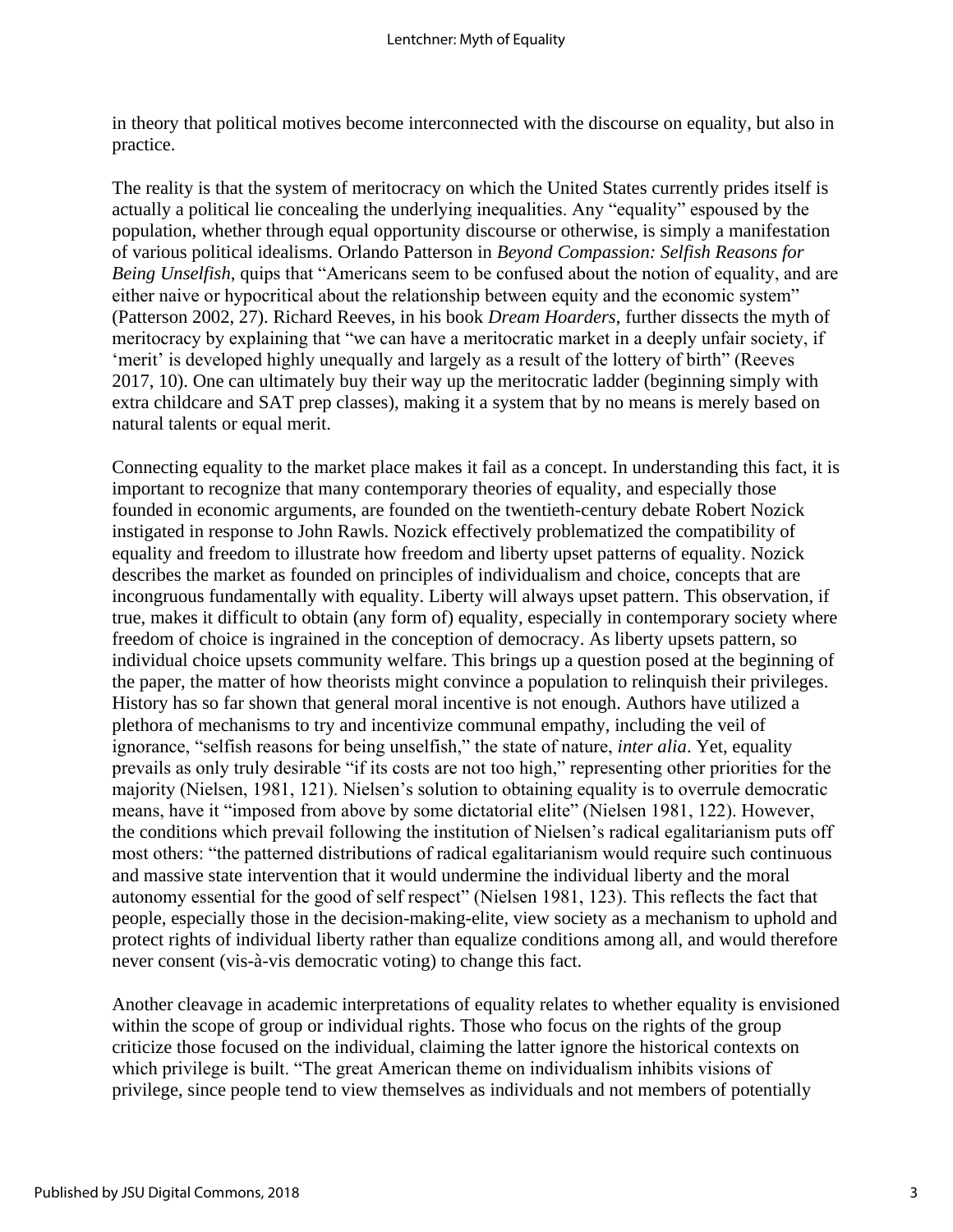privileged groups" (Sundquist 2002, 3). Privilege is inherently built into our contemporary society and years of racism, discrimination and systemic marginalization are the foundation on which everything is built. It is unsurprising, therefore, that group theorists — such as Rawls, Sunquist and Nielsen — see some form of redistributive justice as necessary atonement to achieve their versions of egalitarian society. Remedy for the past is imperative to achieve future equality. Yet those blinded by the rights of the individual see redistribution efforts as an infringement upon individual liberty. Society, which has been built on the rights of the individual has therefore built its institutions likewise. "Judges and legislators rationalize decisions that harm the equality interests of blacks by arguing that they must protect the neutral idea of individual liberty" (Sundquist 2002, 5). Those who uphold individual liberty, equal opportunity, and equality of resources support the establishment of equality from here on out, and are disturbed by redistributive concepts that would, in their minds, be taking something away from them that they believe they have earned and to which they are entitled. Alternatively, group theorists who consider how equality works within groups and how they themselves are part of a group, are attuned to the fact that the resources being taken away were most likely obtained through unequal and unfair means.

In examining these authors' various conceptions of equality, it becomes evident that any discourse on equality is tied to a desired political outcome. No theorist, activist or political scientist is advocating for true and total equality, therefore transforming the word "equality" into a meaningless, amorphous, adaptable word representative only of an individual's preferences. As equality becomes representative of a goal it seeks to change and remedy aspects of contemporary society, and, in doing so, confronts the question of how one simultaneously remedies the injustice of the past and prevents actions of future injustice in a manner that will be willingly adopted by all.

## **WORKS CITED**

Dworkin, Ronald. 1981a. "What Is Equality? Part 1: Equality of Welfare." *Philosophy & Public Affairs* 10 (3): 185-246.

Dworkin, Ronald. 1981b. "What Is Equality? Part 2: Equality of Resources." *Philosophy & Public Affairs* 10 (4): 283-345.

Nielsen, Kai. 1981. "Impediments to Radical Egalitarianism." *American Philosophical Quarterly* 18 (2): 121-29.

Patterson, Orlando. 2002. "Beyond Compassion: Selfish Reasons for Being Unselfish"" *Daedalus* 131 (1): 26-38.

Reeves, Richard V. 2017. *Dream Hoarders*. Brookings Institution.